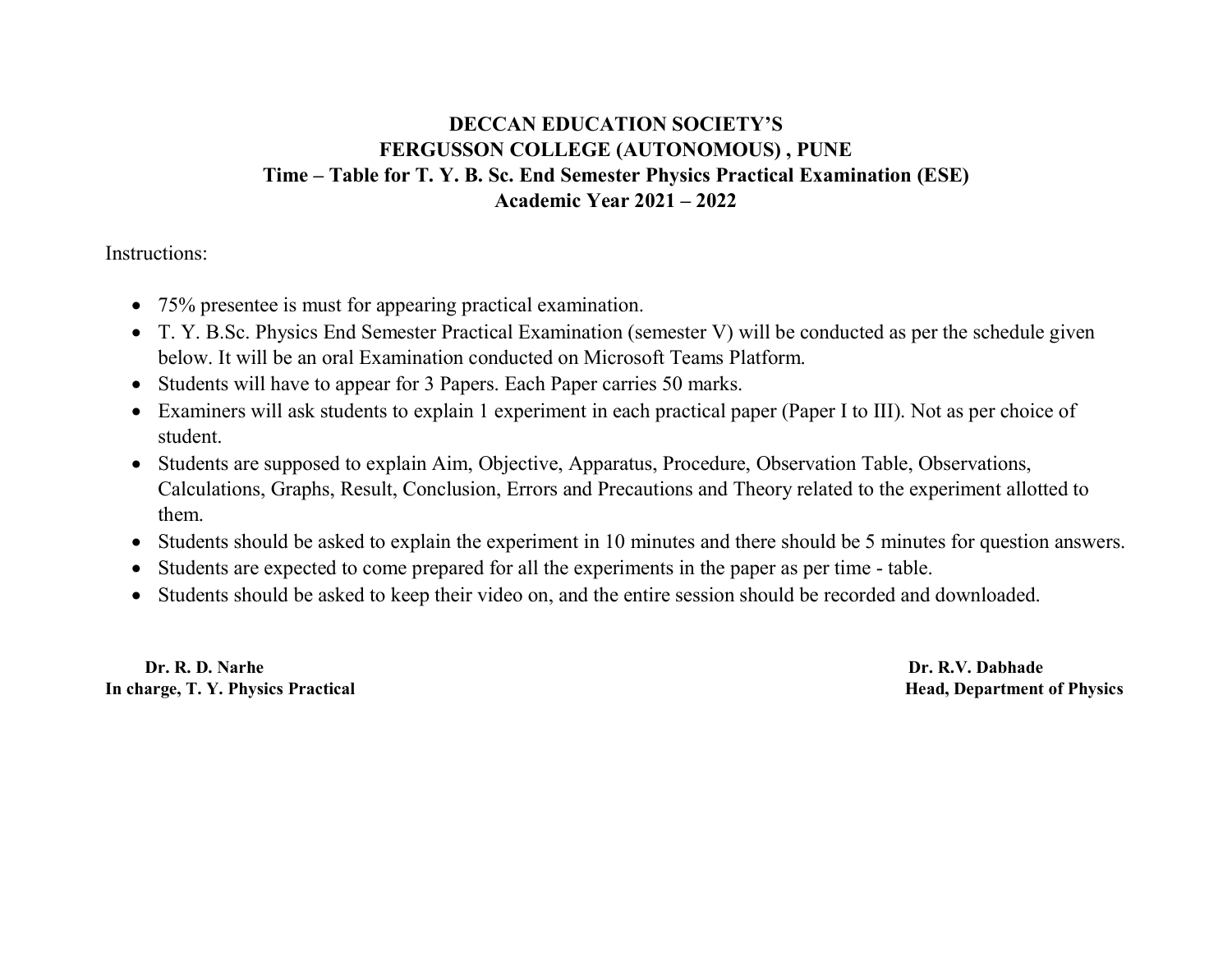## DECCAN EDUCATION SOCIETY'S FERGUSSON COLLEGE (AUTONOMOUS), PUNE T. Y. B. Sc. SEM V Physics Practical Examination (ESE) Academic Year 2021 – 2022 Time table

| Day and<br>Date              | Morning Session $-10.30$ am to 1.30 pm           |                                                  |                                                  | Afternoon Session - 2.30 pm to 5.30 pm |                                 |                                  |
|------------------------------|--------------------------------------------------|--------------------------------------------------|--------------------------------------------------|----------------------------------------|---------------------------------|----------------------------------|
|                              | $Paper - I$<br><b>PHY 3507</b>                   | $Paper - II$<br><b>PHY 3508</b>                  | $Paper - III$<br><b>PHY 3509</b>                 | $Paper - I$<br><b>PHY 3507</b>         | $Paper - II$<br><b>PHY 3508</b> | $Paper - III$<br><b>PHY 3509</b> |
| Monday                       | 4001 To 4010                                     | 4011 To 4020                                     | 4021 To 4030                                     | 4021 To 4030                           | 4001 To 4010                    | 4011 To 4020                     |
| 17 January                   | https://tinyurl.com/yc6                          | https://tinyurl.com/yck                          | https://tinyurl.com/3dj                          | https://tinyurl.com/yc6                | https://tinyurl.com/yck         | https://tinyurl.com/3dj          |
| 2022                         | wn9dm                                            | umw7m                                            | wprrx                                            | wn9dm                                  | umw7m                           | wprrx                            |
| Tuesday                      | 4011 To 4020                                     | 4021 To 4030                                     | 4001 To 4010                                     | 4031 To 4040                           | 4041 To 4050                    | 4051 To 4060                     |
| 18 January                   | https://tinyurl.com/yc6                          | https://tinyurl.com/yck                          | https://tinyurl.com/3dj                          | https://tinyurl.com/yc6                | https://tinyurl.com/yck         | https://tinyurl.com/3dj          |
| 2022                         | wn9dm                                            | umw7m                                            | wprrx                                            | wn9dm                                  | umw7m                           | <b>Wprrx</b>                     |
| Wednesday                    | 4051 To 4060                                     | 4031 To 4040                                     | 4041 To 4050                                     | 4041 To 4050                           | 4051 To 4060                    | 4031 To 4040                     |
| 19 January                   | https://tinyurl.com/yc6                          | https://tinyurl.com/yck                          | https://tinyurl.com/3dj                          | https://tinyurl.com/yc6                | https://tinyurl.com/yck         | https://tinyurl.com/3dj          |
| 2022                         | wn9dm                                            | umw7m                                            | <b>Wprrx</b>                                     | wn9dm                                  | umw7m                           | wprrx                            |
| Thursday                     | 4061 To 4070                                     | 4071 To 4080                                     | 4081 To 4090                                     | 4081-4090                              | 4061 To 4070                    | 4071 To 4080                     |
| 20 January                   | https://tinyurl.com/yc6                          | https://tinyurl.com/yck                          | https://tinyurl.com/3dj                          | https://tinyurl.com/yc6                | https://tinyurl.com/yck         | https://tinyurl.com/3dj          |
| 2022                         | wn9dm                                            | umw7m                                            | wprrx                                            | wn9dm                                  | umw7m                           | wprrx                            |
| Friday<br>21 January<br>2022 | 4071 To 4080<br>https://tinyurl.com/yc6<br>wn9dm | 4081 To 4090<br>https://tinyurl.com/yck<br>umw7m | 4061 To 4070<br>https://tinyurl.com/3dj<br>wprrx |                                        |                                 |                                  |